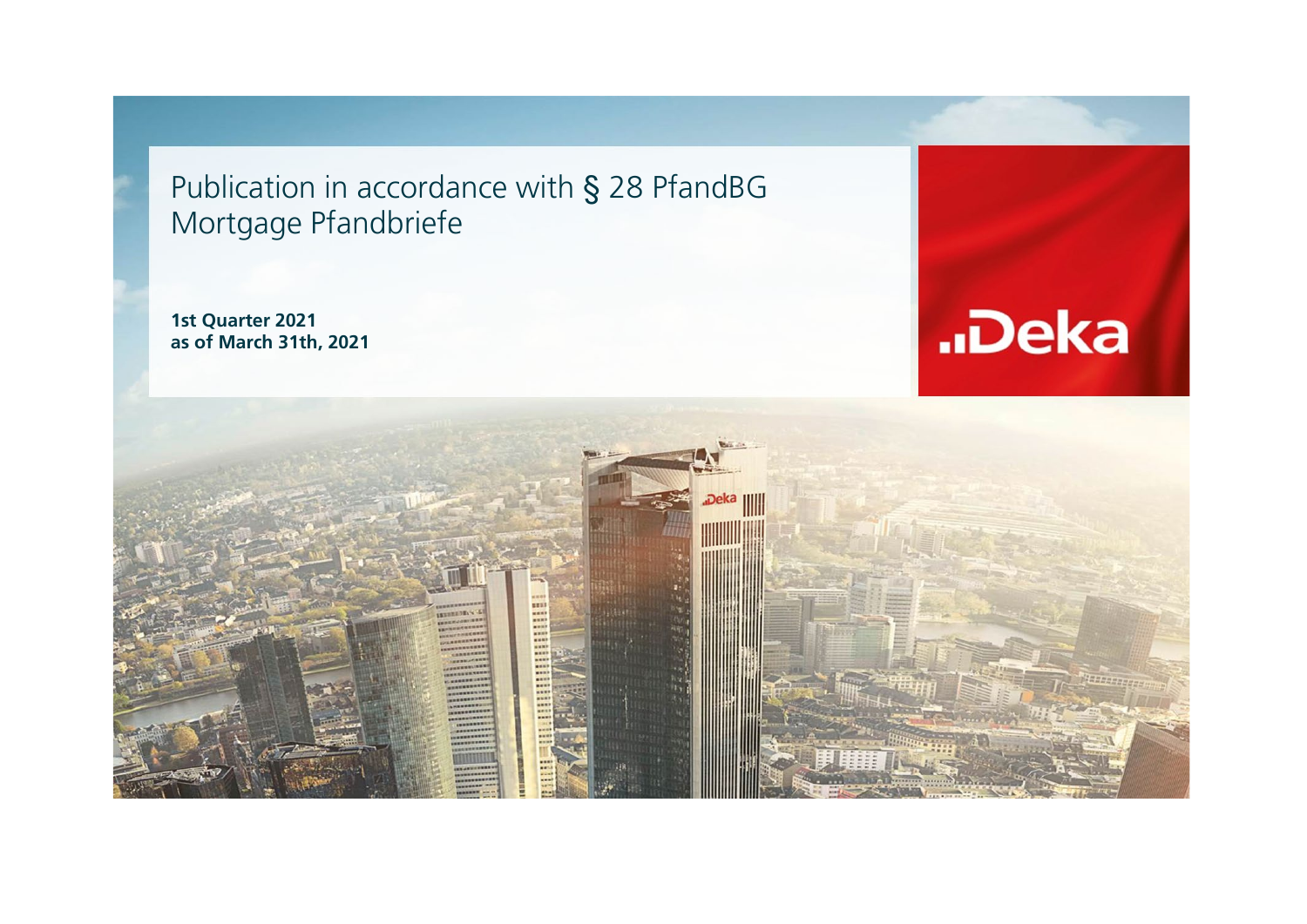## Mortgage Pfandbriefe - Publication in accordance with § 28 PfandBG as of March 31th, 2021

## **Table of contents**

|      | Publication in accordance with § 28 PfandBG                                                                          | Page(s)        |
|------|----------------------------------------------------------------------------------------------------------------------|----------------|
|      | . Nominal value                                                                                                      | 3              |
|      | II. vdp-Credit qualitiy differentiation model                                                                        | 3              |
|      | III. Derivatives contained in cover pool                                                                             | 3              |
|      | IV. Nominal value and net present value                                                                              | 4              |
|      | V. Maturity structure                                                                                                | 5              |
|      | VI. Breakdown of cover pool by size                                                                                  | 6              |
|      | VII. Fixed-interest rate assets                                                                                      | 7 <sup>1</sup> |
|      | VIII. Volume-weighted average maturity elapsed                                                                       |                |
|      | IX. Weighted average mortgage lending value                                                                          |                |
|      | X. Additional cover pool assets                                                                                      | 8              |
|      | XI. Exceedances                                                                                                      | 9              |
| XII. | Breakdown of cover pool                                                                                              | $10 - 12$      |
|      | XIII. Debts in arrears > 90 Days (in mill EUR)                                                                       | 13             |
|      | XIV. Total amounts of nonperforming assets, if at least 5% of each individual claim are non performing (in mill EUR) | 13             |

#### **Additional voluntary information**

 $\overline{\phantom{a}}$ 

| I. Additional voluntary information about the cover pool               |  |
|------------------------------------------------------------------------|--|
| II. Additional voluntary information about the outstanding Pfandbriefe |  |

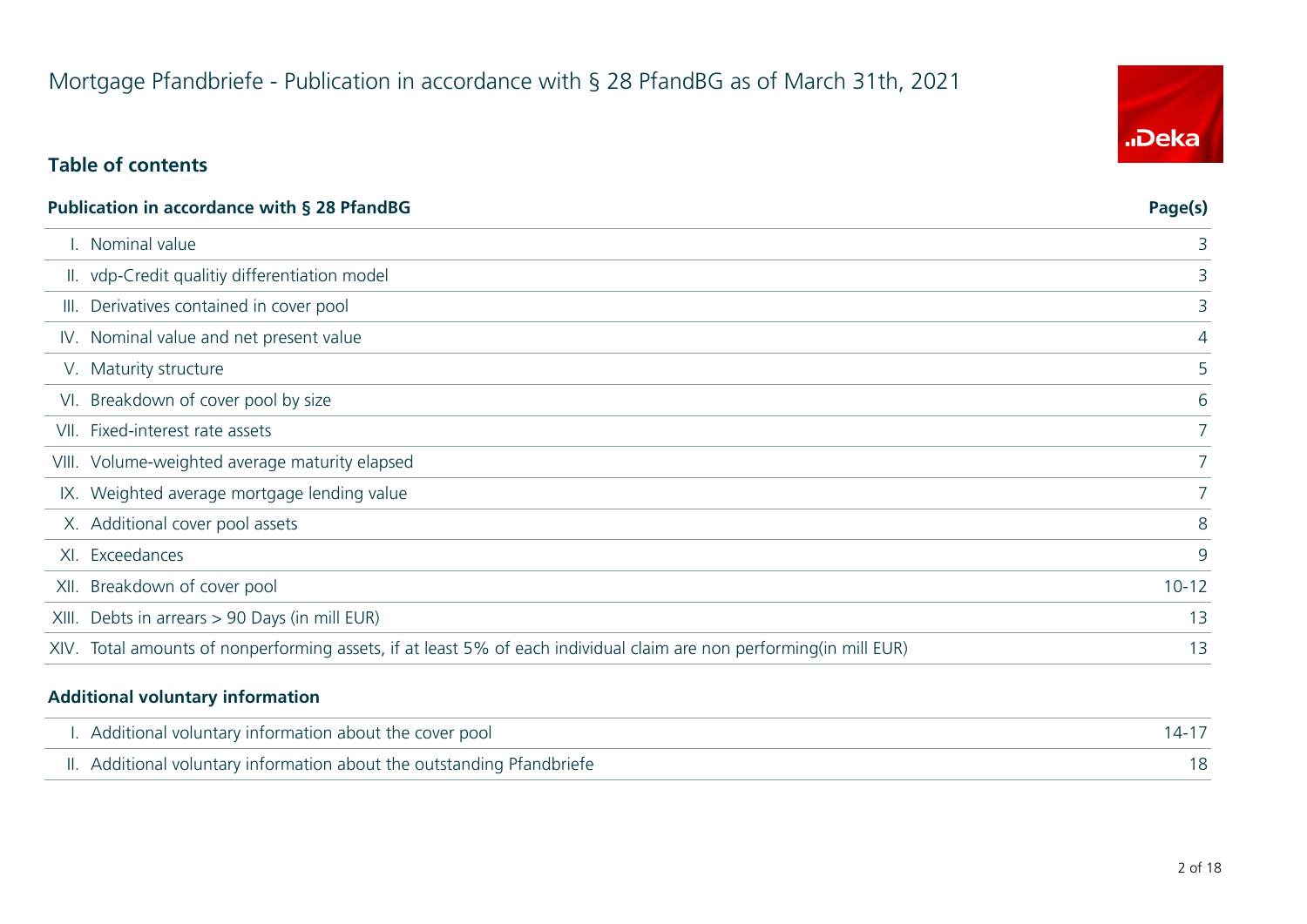

### **I. Nominal value**

| <b>Total amounts in mill EUR</b>          | <b>Nominal value</b> |         |  |
|-------------------------------------------|----------------------|---------|--|
|                                           | Q1/2021<br>Q1/2020   |         |  |
| Outstanding Pfandbriefe                   | 195.0                | 214,5   |  |
| Public sector cover pool                  | 1.037,8              | 751,9   |  |
| Overcollateralization                     | 842.8                | 537.4   |  |
| Overcollateralization in % of outstanding | 432,2 %              | 250,5 % |  |

## **II. vdp-Credit qualitiy differentiation model**

| Overcollateralization in consideration of the<br>"vdp-Credit quality differentiation model" | <b>Nominal value</b> |         |         | Net present value |  |
|---------------------------------------------------------------------------------------------|----------------------|---------|---------|-------------------|--|
| in mill EUR                                                                                 | 01/2021              | 01/2020 | 01/2021 | 01/2020           |  |
| Overcollateralization                                                                       | 842.8                | 537.4   | 893.5   | 575.0             |  |
| Overcollateralization according to the "vdp-Credit quality<br>differentiation model"        | 842.8                | 537.4   | 893.5   | 575.0             |  |
| Overcollateralization in % of outstanding                                                   | 432.2 %              | 250,5 % | 452.2 % | 264.9 %           |  |

## **III. Derivatives contained in cover pool**

| <b>Total amounts in mill EUR</b> | <b>Nominal value</b> |         |  |
|----------------------------------|----------------------|---------|--|
|                                  | 01/2021              | 01/2020 |  |
| Derivates                        | 0.0                  | 0.0     |  |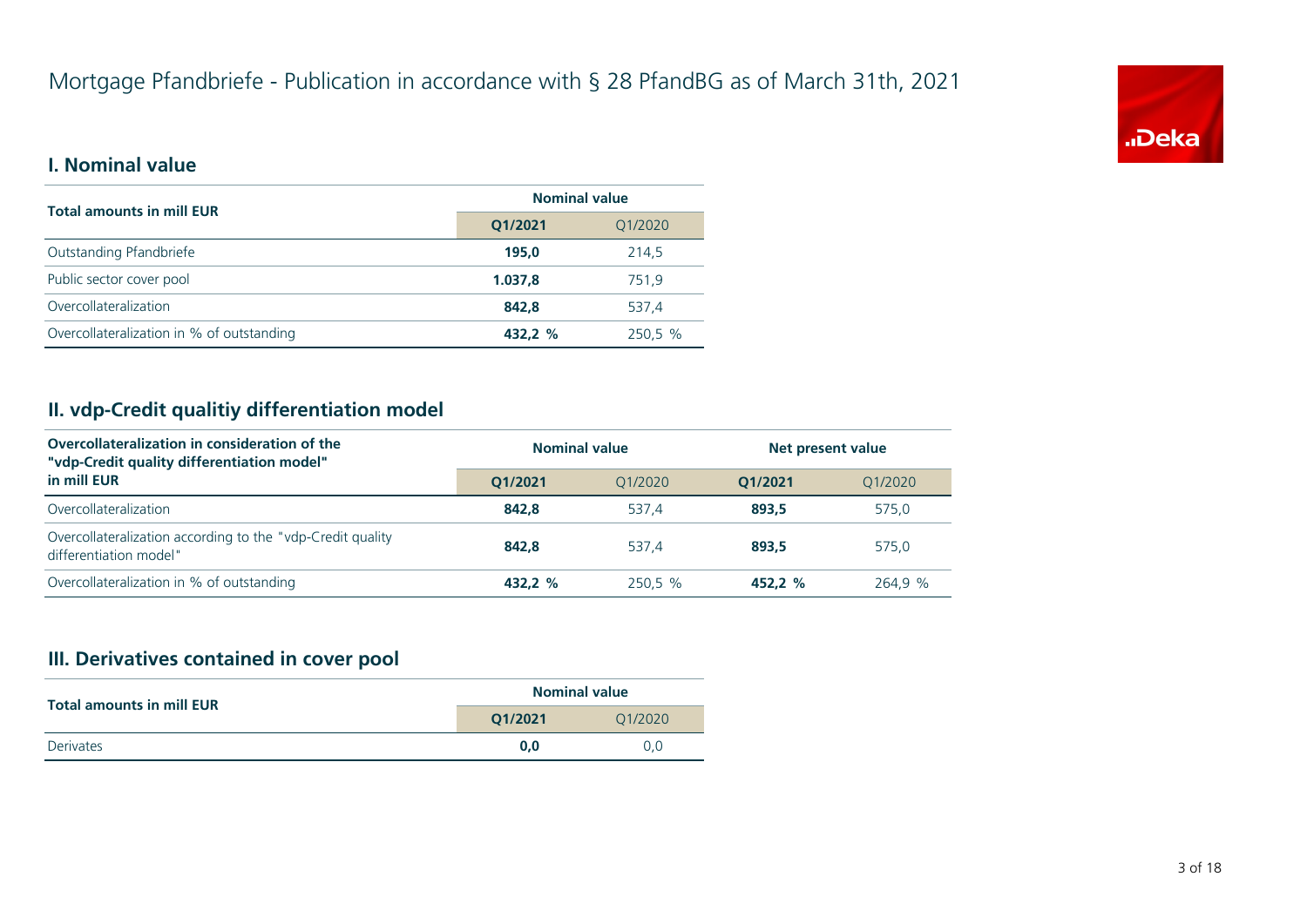

## **IV. Nominal value and net present value**

| <b>Total amounts in mill EUR</b>          | <b>Nominal value</b> |         | Net present value |         |
|-------------------------------------------|----------------------|---------|-------------------|---------|
|                                           | 01/2021              | 01/2020 | 01/2021           | 01/2020 |
| Outstanding Pfandbriefe                   | 195.0                | 214.5   | 197.6             | 217,1   |
| Public sector cover pool                  | 1.037.8              | 751.9   | 1.091.1           | 792,0   |
| Overcollateralization                     | 842.8                | 537.4   | 893.5             | 575,0   |
| Overcollateralization in % of outstanding | 432.2 %              | 250,5 % | 452.2 %           | 264,9 % |

| <b>Total amounts in mill EUR</b>          | Net present value + 250 BP |         | Net present value - 250 BP |         | Net present value<br><b>Currency stress</b> |         |
|-------------------------------------------|----------------------------|---------|----------------------------|---------|---------------------------------------------|---------|
|                                           | O1/2021                    | 01/2020 | 01/2021                    | 01/2020 | 01/2021                                     | Q1/2020 |
| Outstanding Pfandbriefe                   | 185,3                      | 200,7   | 211,2                      | 235,6   | 185,3                                       | 200,7   |
| Public sector cover pool                  | 1.018.4                    | 746,0   | 1.174.9                    | 844.8   | 1.018.4                                     | 746,0   |
| Overcollateralization                     | 833,1                      | 545.4   | 963,7                      | 609,2   | 833,1                                       | 545,4   |
| Overcollateralization in % of outstanding | 449,5 %                    | 271,8 % | 456,3 %                    | 258,5 % | 449,5 %                                     | 271,8 % |

| <b>Foreign Currencies</b> | Net present value for each foreign<br>currency (in mill) |         | <b>Rates of exchange</b> |         | Net present value<br>in mill EUR |         |
|---------------------------|----------------------------------------------------------|---------|--------------------------|---------|----------------------------------|---------|
|                           | O1/2021                                                  | 01/2020 | O1/2021                  | 01/2020 | O1/2021                          | Q1/2020 |
| <b>Total amounts</b>      |                                                          |         |                          |         | 0,0                              | 0,0     |

Remark: Net present value on Static Method basis in accordance with § 5 and § 6 PfandBarwertV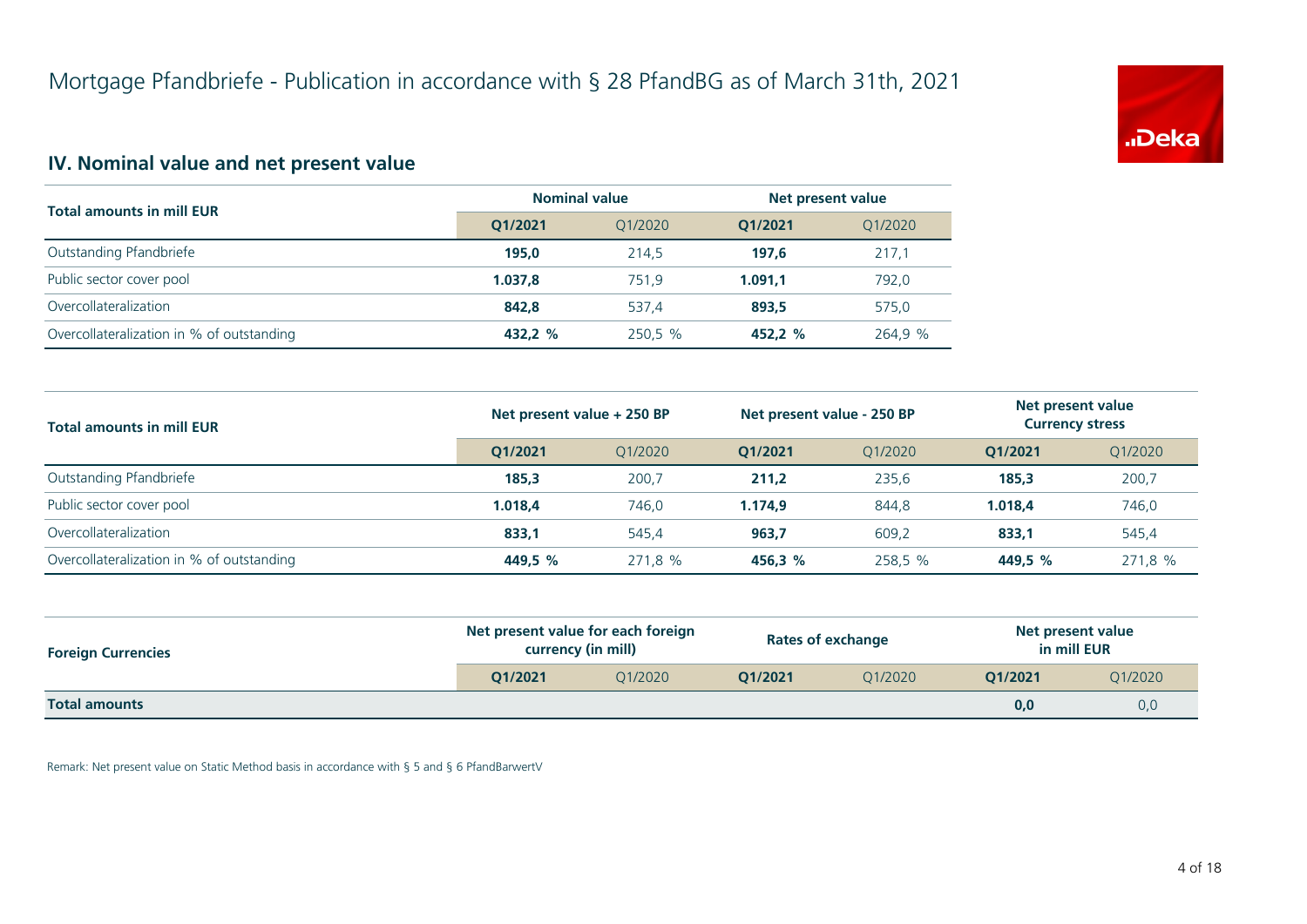

## **V. Maturity structure**

| <b>Maturity ranges</b> |        |           | <b>Outstanding Pfandbriefe in mill EUR</b> |         | Mortgage cover pool in mill EUR |         |  |
|------------------------|--------|-----------|--------------------------------------------|---------|---------------------------------|---------|--|
|                        |        |           | Q1/2021                                    | Q1/2020 | Q1/2021                         | Q1/2020 |  |
|                        | $\leq$ | 6 months  | 10,0                                       | 29,5    | 77,0                            | 44,9    |  |
| 6 months               | $\leq$ | 12 months | 5,0                                        | 0,0     | 0,0                             | 29,8    |  |
| 12 months              | $\leq$ | 18 months | 15,0                                       | 10,0    | 129,5                           | 20,2    |  |
| 18 months              | $\leq$ | 2 years   | 25,0                                       | 5,0     | 92,5                            | 0,0     |  |
| 2 years                | $\leq$ | 3 years   | 60,0                                       | 30,0    | 16,2                            | 221,7   |  |
| 3 years                | $\leq$ | 4 years   | 80,0                                       | 60,0    | 312,0                           | 42,2    |  |
| 4 years                | $\leq$ | 5 years   | 0,0                                        | 80,0    | 155,5                           | 165,5   |  |
| 5 years                | $\leq$ | 10 years  | 0,0                                        | 0,0     | 255,1                           | 227,6   |  |
|                        | $\geq$ | 10 years  | 0,0                                        | 0,0     | 0,0                             | 0,0     |  |
| <b>Total amounts</b>   |        | 195,0     | 214,5                                      | 1.037,8 | 751,9                           |         |  |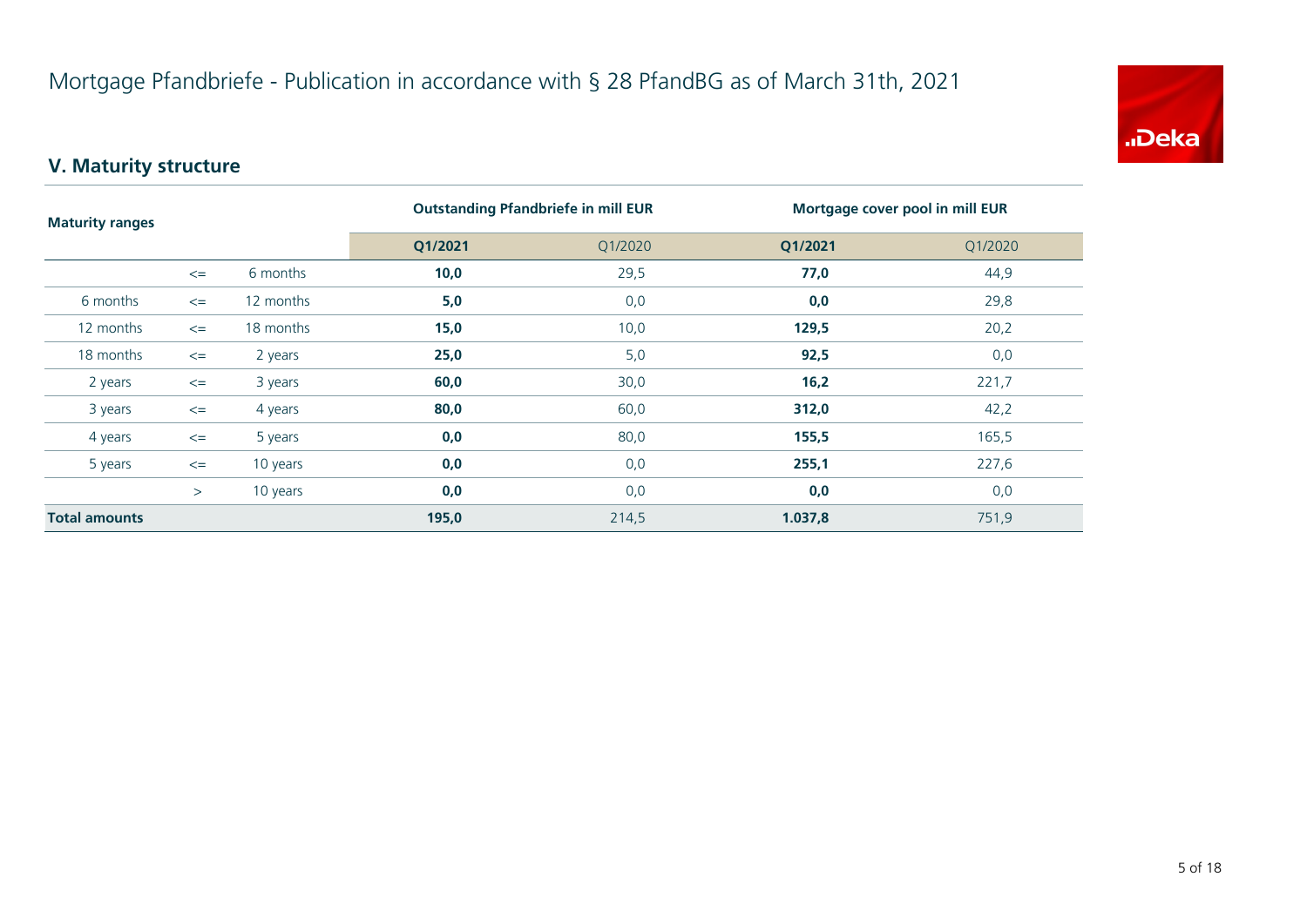

## **VI. Breakdown of cover pool by size**

| Breakdown of cover pool by size (in mill EUR)                                            |                                   |               |         |         |
|------------------------------------------------------------------------------------------|-----------------------------------|---------------|---------|---------|
|                                                                                          |                                   |               | Q1/2021 | Q1/2020 |
| Regular cover                                                                            | $\leq$                            | 0,3 mill EUR  | 0,0     |         |
| Mortgage Loans                                                                           |                                   |               |         | 0,0     |
| Regular cover                                                                            | 0,3 mill EUR $\leq$               | 1,0 mill EUR  |         |         |
| Mortgage Loans                                                                           |                                   |               | 0,0     | 0,0     |
| Regular cover                                                                            | 1,0 mill EUR $\leq$ 10,0 mill EUR |               | 0,0     | 5,9     |
| Mortgage Loans                                                                           |                                   |               |         |         |
| Regular cover                                                                            | $\geq$                            | 10,0 mill EUR | 1.012,8 | 711,0   |
| Mortgage Loans                                                                           |                                   |               |         |         |
| <b>Amounts</b>                                                                           |                                   |               | 1.012,8 | 716,9   |
| Additional cover pool assets according to<br>§ 19 para. 1 no. 1, no. 2 and no. 3 PfandBG |                                   |               | 25,0    | 35,0    |
| <b>Total amounts</b>                                                                     |                                   |               | 1.037,8 | 751,9   |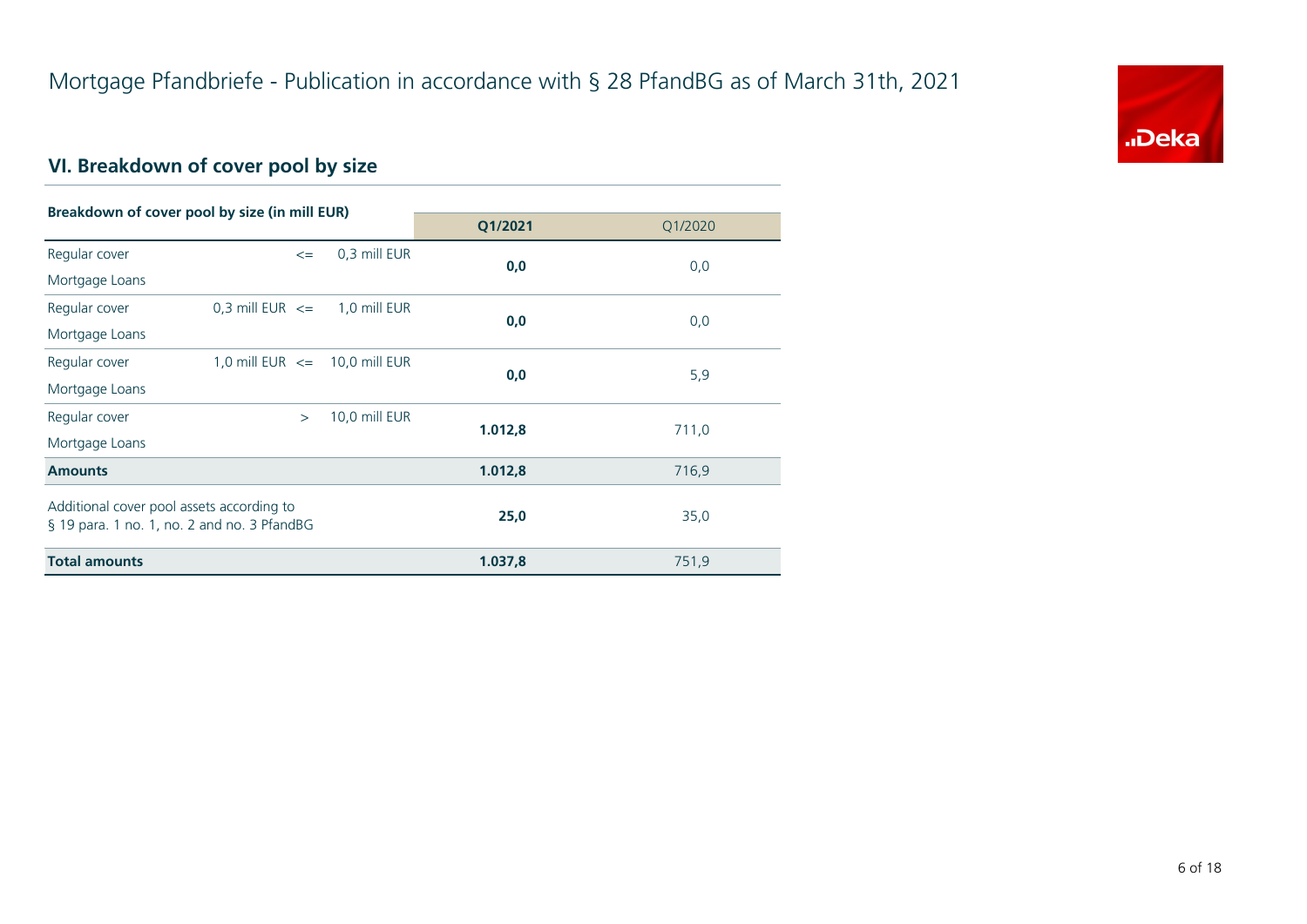

## **VII. Fixed-interest rate assets**

| <b>Total amounts of fixed-interest assets</b><br>(nominal and percentage values) | <b>Total amounts in mill EUR</b> |         | thereof: Nominal value of fixed<br>interest assets |         | thereof: Percentage of fixed<br>interest assets |         |
|----------------------------------------------------------------------------------|----------------------------------|---------|----------------------------------------------------|---------|-------------------------------------------------|---------|
|                                                                                  | 01/2021                          | 01/2020 | 01/2021                                            | 01/2020 | 01/2021                                         | Q1/2020 |
| Outstanding Pfandbriefe                                                          | 195.0                            | 214.5   | 195.0                                              | 214.5   | 100.0 $%$                                       | 100.0 % |
| Public sector cover pool                                                         | 1.037.8                          | 751.9   | 805.2                                              | 519.3   | 77.6 %                                          | 69.1 %  |

## **VIII. Volume-weighted average maturity elapsed**

| Information on claims<br>according to § 12 PfandBG                                                                                                    | <b>Average in years</b> |         |  |
|-------------------------------------------------------------------------------------------------------------------------------------------------------|-------------------------|---------|--|
|                                                                                                                                                       | Q1/2021                 | Q1/2020 |  |
| According to $\S$ 28 para. 1 no. 11 PfandBG:<br>Volume-weighted average of the maturity that<br>has elapsed since the loan was granted<br>(seasoning) | 3.2                     | 3.1     |  |

## **IX. Weighted average mortgage lending value**

| Information on claims<br>according to § 12 PfandBG                         | <b>Average in percent</b> |         |  |
|----------------------------------------------------------------------------|---------------------------|---------|--|
|                                                                            | Q1/2021                   | Q1/2020 |  |
| According to § 28 para. 2 no.3 PfandBG:<br>Weighted mortgage lending value | 59.3                      | 58.8    |  |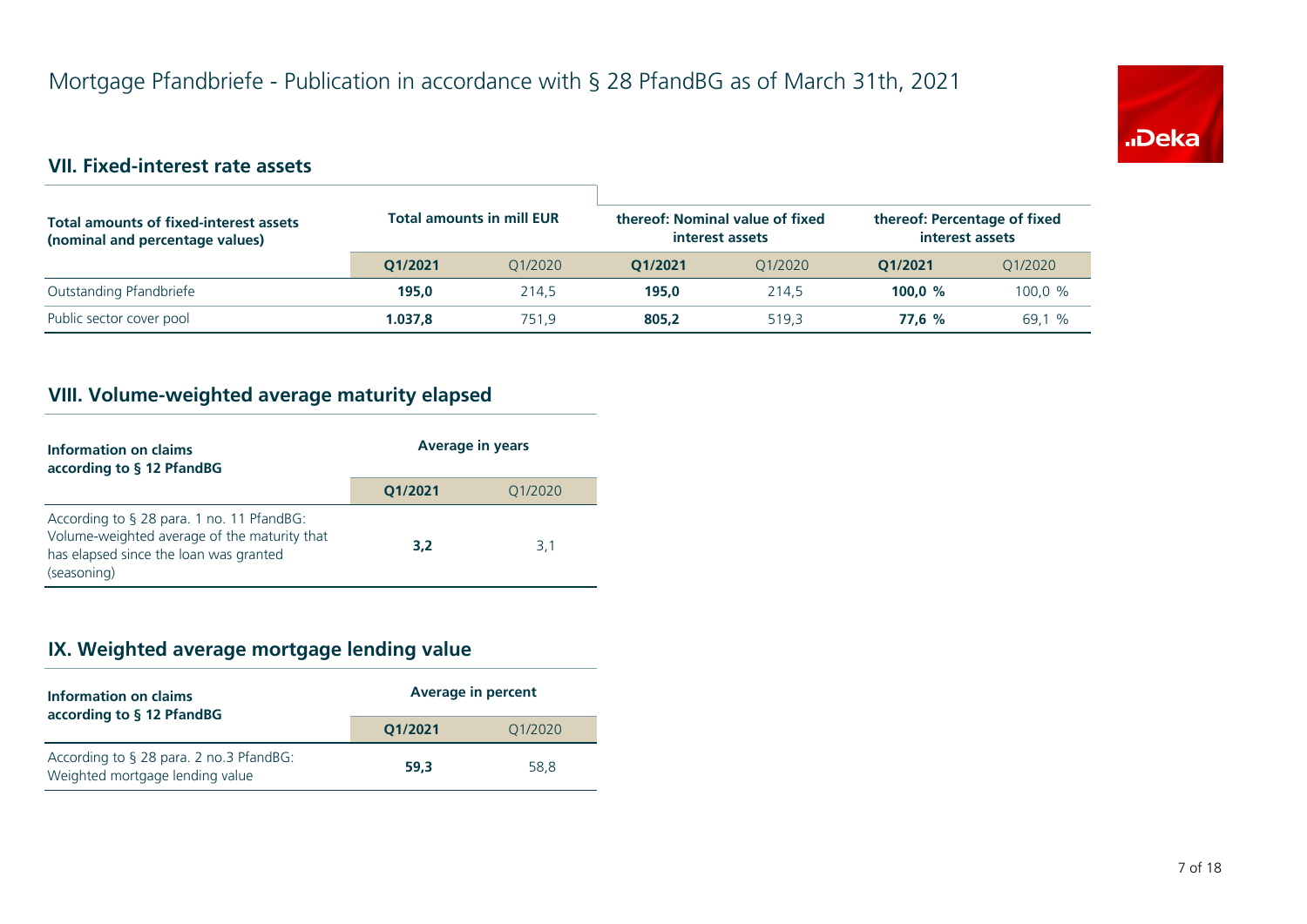

## **X. Additional cover pool assets**

**based in Code** 

| Additional cover pool assets according to                                                                                                 |               | <b>Total amounts in mill EUR</b> |         |                                                                                               |                                                                 |
|-------------------------------------------------------------------------------------------------------------------------------------------|---------------|----------------------------------|---------|-----------------------------------------------------------------------------------------------|-----------------------------------------------------------------|
| § 19 para. 1 no. 1, no. 2 and no. 3 PfandBG                                                                                               |               | Q1/2021                          | Q1/2020 |                                                                                               |                                                                 |
|                                                                                                                                           |               | 25,0                             | 35,0    |                                                                                               |                                                                 |
| Thereof additional cover pool assets<br>according to § 28 para. 1 no. 4                                                                   |               | <b>Total amounts in mill EUR</b> |         |                                                                                               |                                                                 |
| in conjunction with § 19 para. 1 no. 1 PfandBG                                                                                            |               | 01/2021                          | Q1/2020 |                                                                                               |                                                                 |
|                                                                                                                                           |               | 0.0                              | 0,0     |                                                                                               |                                                                 |
| Thereof additional cover pool assets                                                                                                      |               |                                  |         |                                                                                               |                                                                 |
| according to § 28 para. 1 no. 5<br>in conjunction with § 19 para. 1 no. 2 PfandBG                                                         |               | <b>Total amounts in mill EUR</b> |         | thereof: Exposure in covered bonds<br>according to Article 129 Regulation<br>(EU) No 575/2013 |                                                                 |
| based in                                                                                                                                  | Code<br>$(*)$ | Q1/2021                          | Q1/2020 | Q1/2021                                                                                       | Q1/2020                                                         |
| Germany                                                                                                                                   | DE            | 0,0                              | 0,0     | 0,0                                                                                           | 0,0                                                             |
| <b>Total amounts</b>                                                                                                                      |               | 0.0                              | 0,0     | 0.0                                                                                           | 0,0                                                             |
|                                                                                                                                           |               |                                  |         |                                                                                               |                                                                 |
| Thereof additional cover pool assets<br>according to § 28 para. 1 no. 6<br>in conjunction with § 19 para. 1 no. 2 and 3<br><b>PfandBG</b> |               | <b>Total amounts in mill EUR</b> |         |                                                                                               | thereof: Exposure in bonds<br>according to § 20 para. 1 PfandBG |

| thereof: Cover pool assets according<br>to § 19 para. 1 no. 2 in conjunction<br>with § 4 para. 1 sentence 2 no. 1<br>and 2 PfandBG |         |  |
|------------------------------------------------------------------------------------------------------------------------------------|---------|--|
| O1/2021                                                                                                                            | Q1/2020 |  |

(\*) Remark: The terms of country codes are based on the two-letter ISO-Codes defined in 'ISO 3166 alpha-2', published by the International Organization for Standardization (ISO).

Germany DE **25,0** 35,0 **25,0** 25,0 **0,0** 10,0 **Total amounts 25,0** 35,0 **25,0** 25,0 **0,0** 10,0

**Q1/2021** Q1/2020

**Q1/2021** Q1/2020

**(\*)**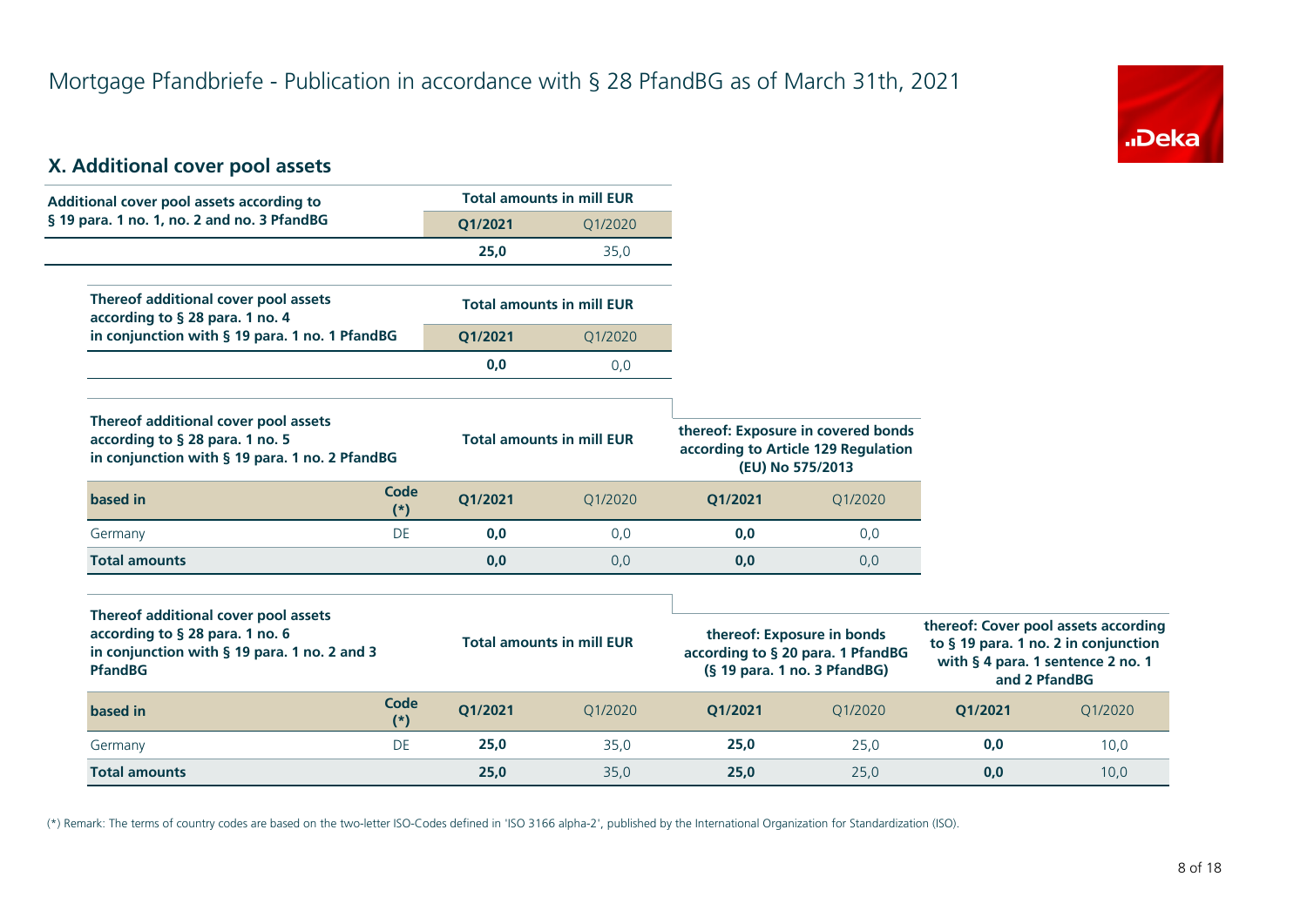## Mortgage Pfandbriefe - Publication in accordance with § 28 PfandBG as of March 31th, 2021



## **XI. Exceedances**

| Information according to $\S$ 28 para. 1                                                                            | <b>Total amounts in mill EUR</b> |         |  |
|---------------------------------------------------------------------------------------------------------------------|----------------------------------|---------|--|
| no. 7 and no. 8 PfandBG                                                                                             | 01/2021                          | 01/2020 |  |
| Cover pool assets that exceed the limits of<br>§ 13 para. 1 PfandBG<br>(§ 28 para. 1 no. 7 PfandBG)                 | 0,0                              | 0,0     |  |
| Cover pool assets that exceed the limits of<br>§ 19 para. 1 no. 2 PfandBG<br>(§ 28 para. 1 no. 8 and no. 5 PfandBG) | 0,0                              | 0,0     |  |
| Cover pool assets that exceed the limits of<br>§ 19 para. 1 no. 3 PfandBG<br>(§ 28 para. 1 no. 8 and no. 6 PfandBG) | 0,0                              | 0,0     |  |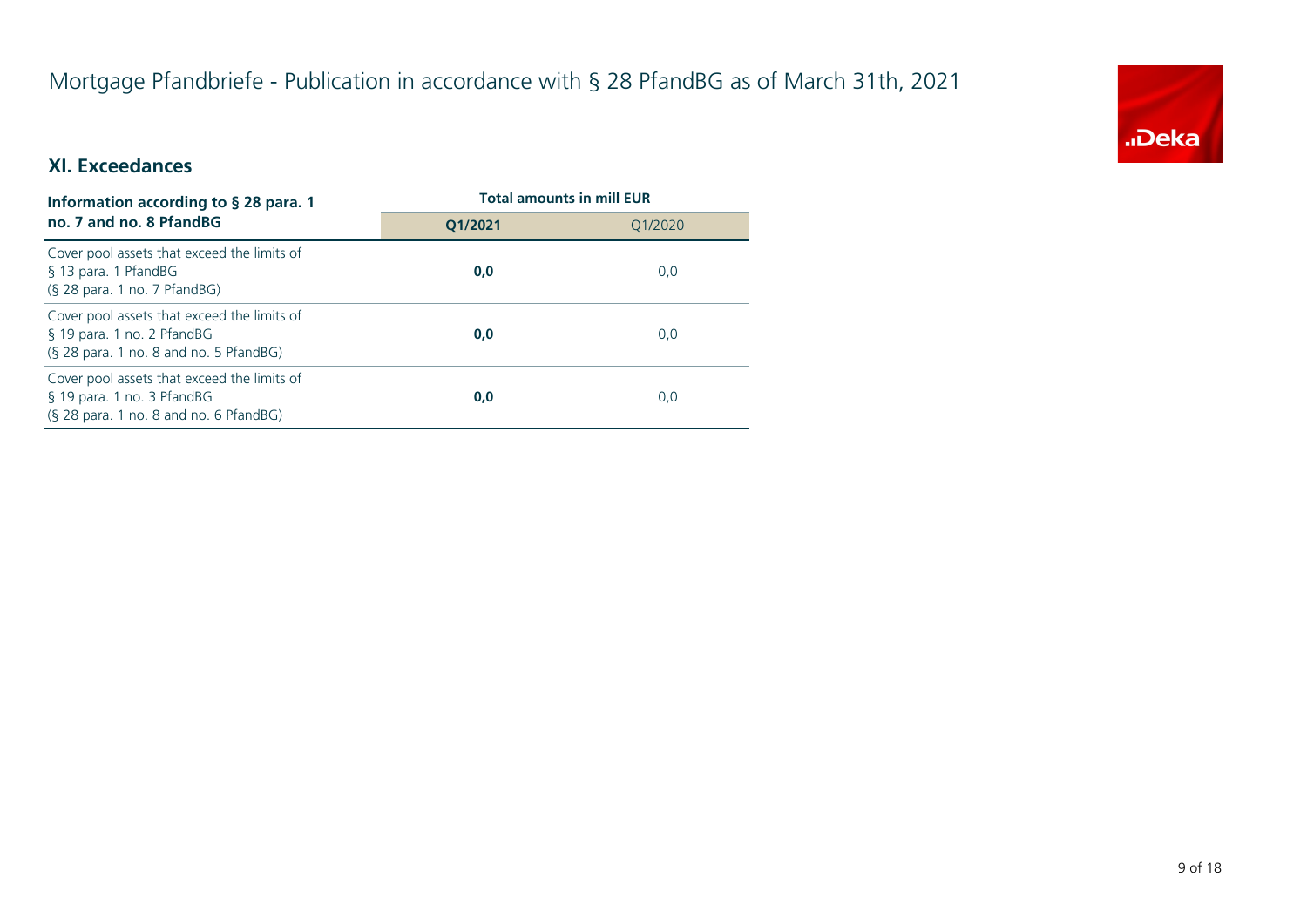

## **XII. Breakdown of cover pool**

|                                                                                                      | <b>Commercial</b>   |         | <b>Residential</b>  |         |
|------------------------------------------------------------------------------------------------------|---------------------|---------|---------------------|---------|
| <b>Total amounts</b>                                                                                 | amounts in mill EUR |         | amounts in mill EUR |         |
|                                                                                                      | Q1/2021             | Q1/2020 | Q1/2021             | Q1/2020 |
| Condominiums                                                                                         | 0,0                 | 0,0     | 0,0                 | 0,0     |
| Single-/Two-family-houses                                                                            | 0,0                 | 0,0     | 0,0                 | 0,0     |
| Multi-family dwellings                                                                               | 0,0                 | 0,0     | 0,0                 | 0,0     |
| Office buildings                                                                                     | 832,3               | 530,6   | 0,0                 | 0,0     |
| Retail buildings                                                                                     | 64,8                | 64,8    | 0,0                 | 0,0     |
| Industrial buildings                                                                                 | 0,0                 | 0,0     | 0,0                 | 0,0     |
| Other commercial buildings                                                                           | 115,7               | 121,5   | 0,0                 | 0,0     |
| Buildings under construction not yet producing yield                                                 | 0,0                 | 0,0     | 0,0                 | 0,0     |
| <b>Building land</b>                                                                                 | 0,0                 | 0,0     | 0,0                 | 0,0     |
| <b>Amounts</b>                                                                                       | 1.012,8             | 716,9   | 0,0                 | 0,0     |
| Additional cover pool assets (statutory overcollateralization /<br>safeguarding liquidity inclusive) | 25,0                | 35,0    | 0,0                 | 0,0     |
| <b>Total amounts</b>                                                                                 | 1.037,8             | 751,9   | 0,0                 | 0,0     |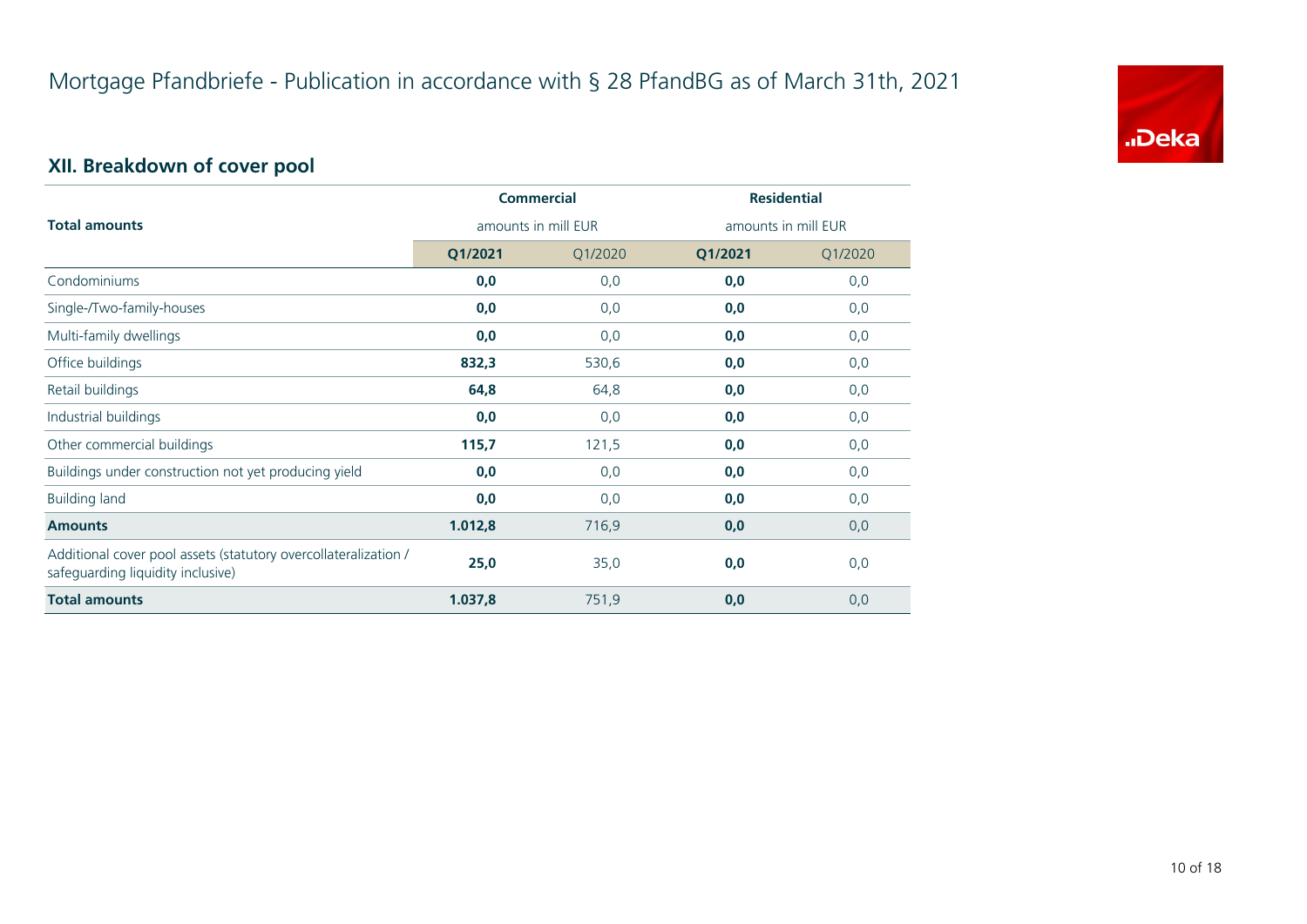

## **XII. Breakdown of cover pool**

|                                                                                                      | <b>Commercial</b>   |         | <b>Residential</b>  |         |
|------------------------------------------------------------------------------------------------------|---------------------|---------|---------------------|---------|
| Germany                                                                                              | amounts in mill EUR |         | amounts in mill EUR |         |
|                                                                                                      | Q1/2021             | Q1/2020 | Q1/2021             | Q1/2020 |
| Condominiums                                                                                         | 0,0                 | 0,0     | 0,0                 | 0,0     |
| Single-/Two-family-houses                                                                            | 0,0                 | 0,0     | 0,0                 | 0,0     |
| Multi-family dwellings                                                                               | 0,0                 | 0,0     | 0,0                 | 0,0     |
| Office buildings                                                                                     | 233,8               | 213,7   | 0,0                 | 0,0     |
| Retail buildings                                                                                     | 0,0                 | 0,0     | 0,0                 | 0,0     |
| Industrial buildings                                                                                 | 0,0                 | 0,0     | 0,0                 | 0,0     |
| Other commercial buildings                                                                           | 115,7               | 121,5   | 0,0                 | 0,0     |
| Buildings under construction not yet producing yield                                                 | 0,0                 | 0,0     | 0,0                 | 0,0     |
| <b>Building land</b>                                                                                 | 0,0                 | 0,0     | 0,0                 | 0,0     |
| <b>Amounts</b>                                                                                       | 349,5               | 335,2   | 0,0                 | 0,0     |
| Additional cover pool assets (statutory overcollateralization /<br>safeguarding liquidity inclusive) | 25,0                | 35,0    | 0,0                 | 0,0     |
| <b>Total amounts</b>                                                                                 | 374,5               | 370,2   | 0,0                 | 0,0     |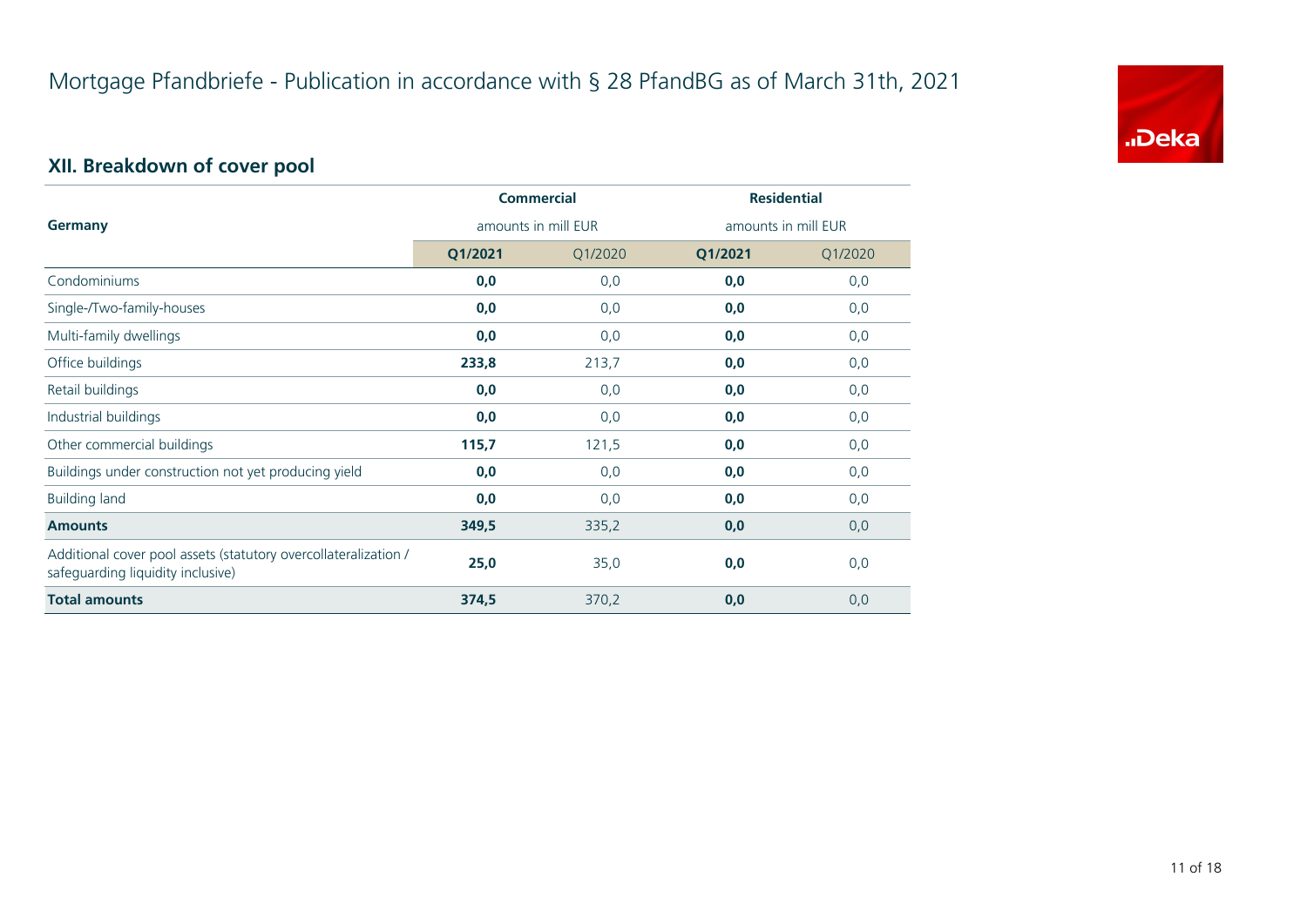

## **XII. Breakdown of cover pool**

|                                                                                                      | <b>Commercial</b>   |         | <b>Residential</b>  |         |
|------------------------------------------------------------------------------------------------------|---------------------|---------|---------------------|---------|
| <b>France</b>                                                                                        | amounts in mill EUR |         | amounts in mill EUR |         |
|                                                                                                      | Q1/2021             | Q1/2020 | Q1/2021             | Q1/2020 |
| Condominiums                                                                                         | 0,0                 | 0,0     | 0,0                 | 0,0     |
| Single-/Two-family-houses                                                                            | 0,0                 | 0,0     | 0,0                 | 0,0     |
| Multi-family dwellings                                                                               | 0,0                 | 0,0     | 0,0                 | 0,0     |
| Office buildings                                                                                     | 598,5               | 316,9   | 0,0                 | 0,0     |
| Retail buildings                                                                                     | 64,8                | 64,8    | 0,0                 | 0,0     |
| Industrial buildings                                                                                 | 0,0                 | 0,0     | 0,0                 | 0,0     |
| Other commercial buildings                                                                           | 0,0                 | 0,0     | 0,0                 | 0,0     |
| Buildings under construction not yet producing yield                                                 | 0,0                 | 0,0     | 0,0                 | 0,0     |
| <b>Building land</b>                                                                                 | 0,0                 | 0,0     | 0,0                 | 0,0     |
| <b>Amounts</b>                                                                                       | 663,3               | 381,7   | 0,0                 | 0,0     |
| Additional cover pool assets (statutory overcollateralization /<br>safeguarding liquidity inclusive) | 0,0                 | 0,0     | 0,0                 | 0,0     |
| <b>Total amounts</b>                                                                                 | 663,3               | 381,7   | 0,0                 | 0,0     |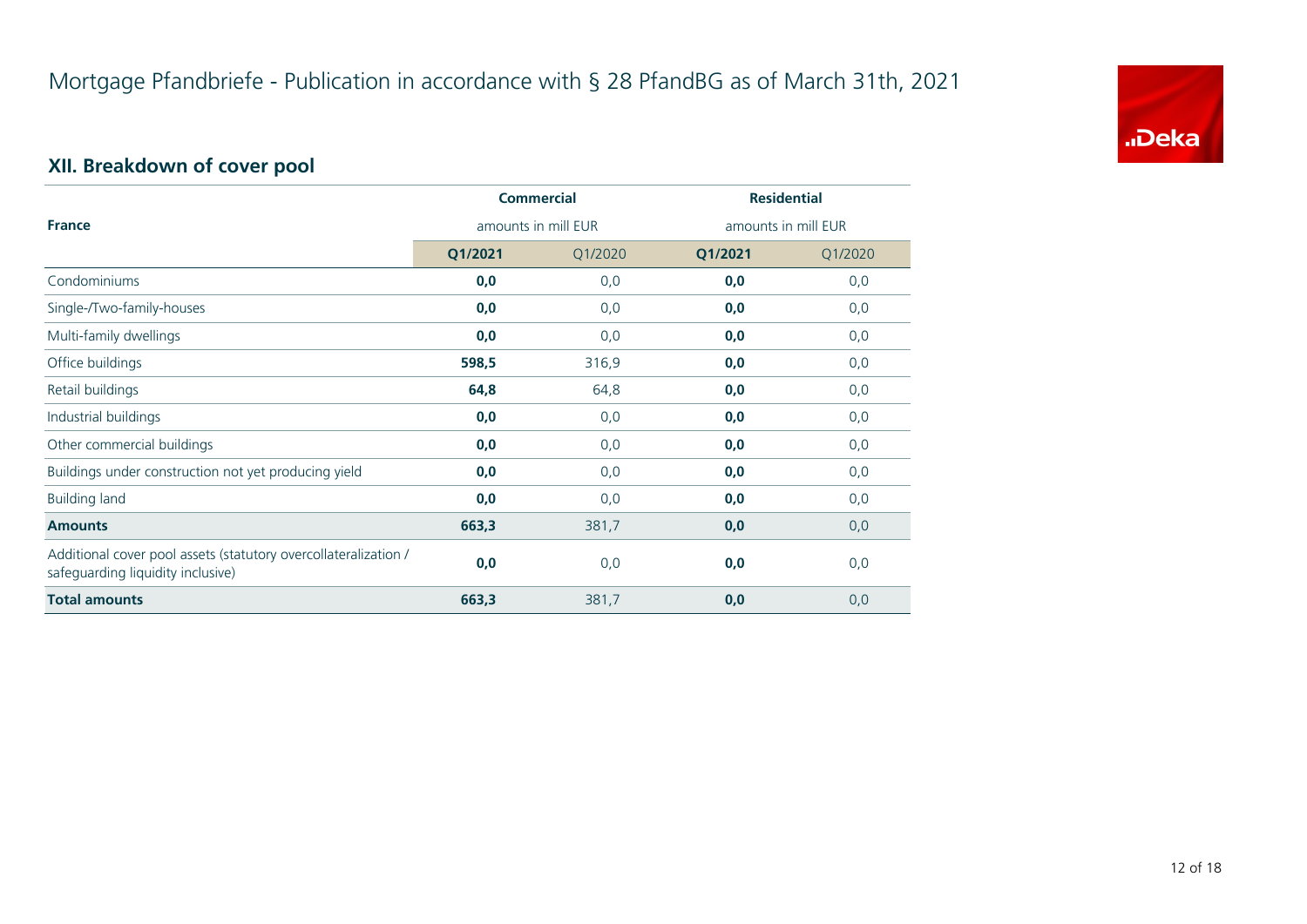

#### **XIII. Debts in arrears > 90 Days (in mill EUR)**

| <b>Geographical distribution</b> | <b>Total amounts in mill EUR</b> |         |         |
|----------------------------------|----------------------------------|---------|---------|
| <b>Country</b>                   | Code<br>$(*)$                    | Q1/2021 | Q1/2020 |
| Germany                          | DE                               | 0,0     | 0,0     |
| France                           | FR.                              | 0,0     | 0,0     |
| <b>Total amounts</b>             |                                  | 0,0     | 0,0     |

#### **XIV. Total amounts of nonperforming assets, if at least 5% of each individual claim are non performing (in mill EUR)**

| <b>Geographical distribution</b> | <b>Total amounts in mill EUR</b> |         |         |  |
|----------------------------------|----------------------------------|---------|---------|--|
| <b>Country</b>                   | Code<br>$(*)$                    | Q1/2021 | Q1/2020 |  |
| Germany                          | DE                               | 0,0     | 0,0     |  |
| France                           | <b>FR</b>                        | 0,0     | 0,0     |  |
| <b>Total amounts</b>             |                                  | 0,0     | 0,0     |  |

(\*) Remark: The terms of country codes are based on the two-letter ISO-Codes defined in 'ISO 3166 alpha-2', published by the International Organization for Standardization (ISO).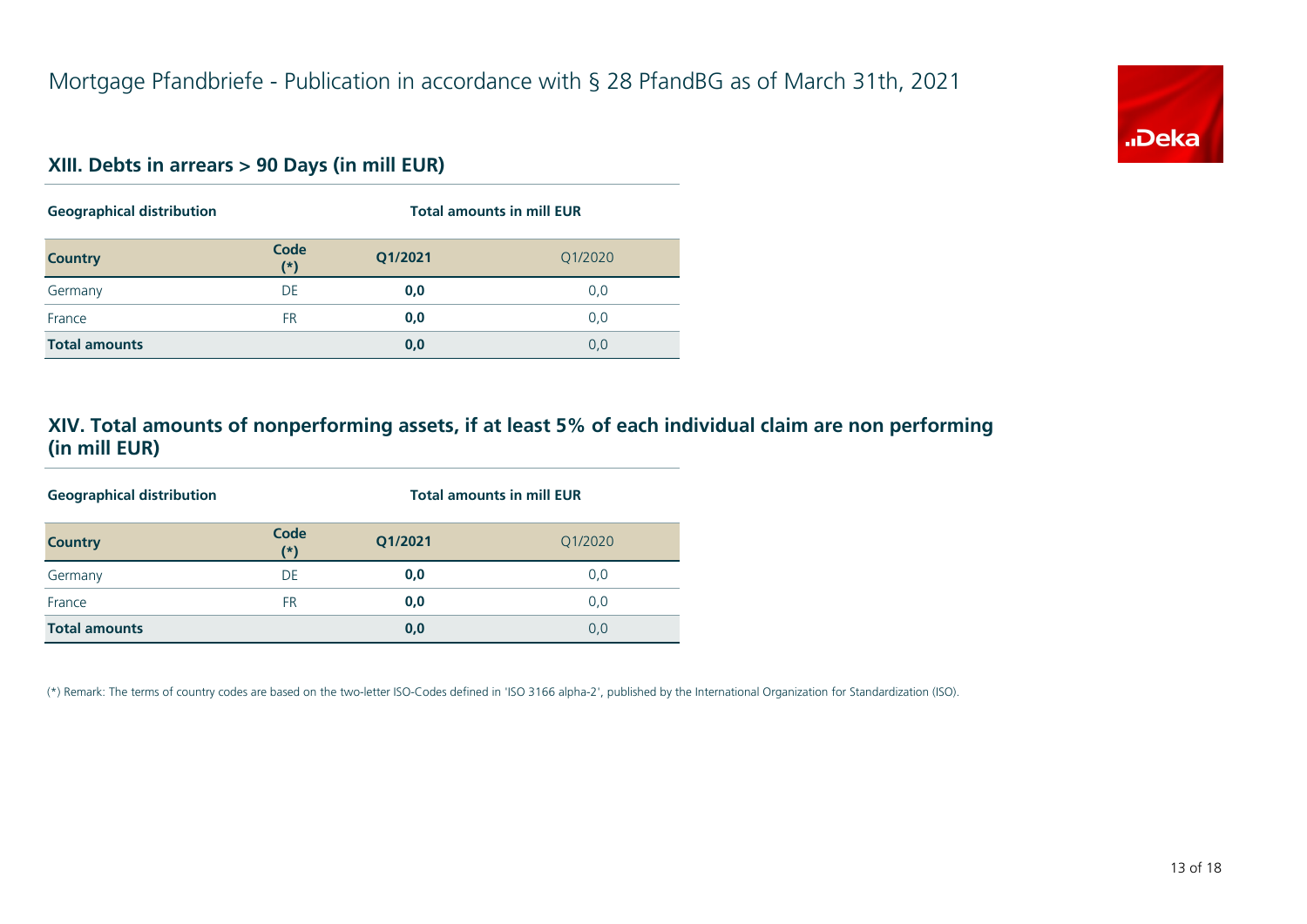## **I. Additional voluntary information about the cover pool**

|                                                                  |             | Q1/2021          |
|------------------------------------------------------------------|-------------|------------------|
| WAL of cover pool (Total)                                        | in years    | 3,7              |
| Part of ECB elligble securities                                  | in mill EUR | 25,0             |
| Overcollateralisation by law (npv)                               | in $%$      | 2,0              |
|                                                                  |             |                  |
| <b>Currency Exposure (nominal)</b>                               | in mill EUR | Q1/2021          |
| <b>EUR</b>                                                       |             | 1.037,8          |
|                                                                  |             |                  |
| <b>Current Rating of Pfandbrief (according to Rating Agency)</b> |             | Q1/2021          |
| Moody's                                                          |             | Aaa              |
| S&P                                                              |             | <b>Not rated</b> |

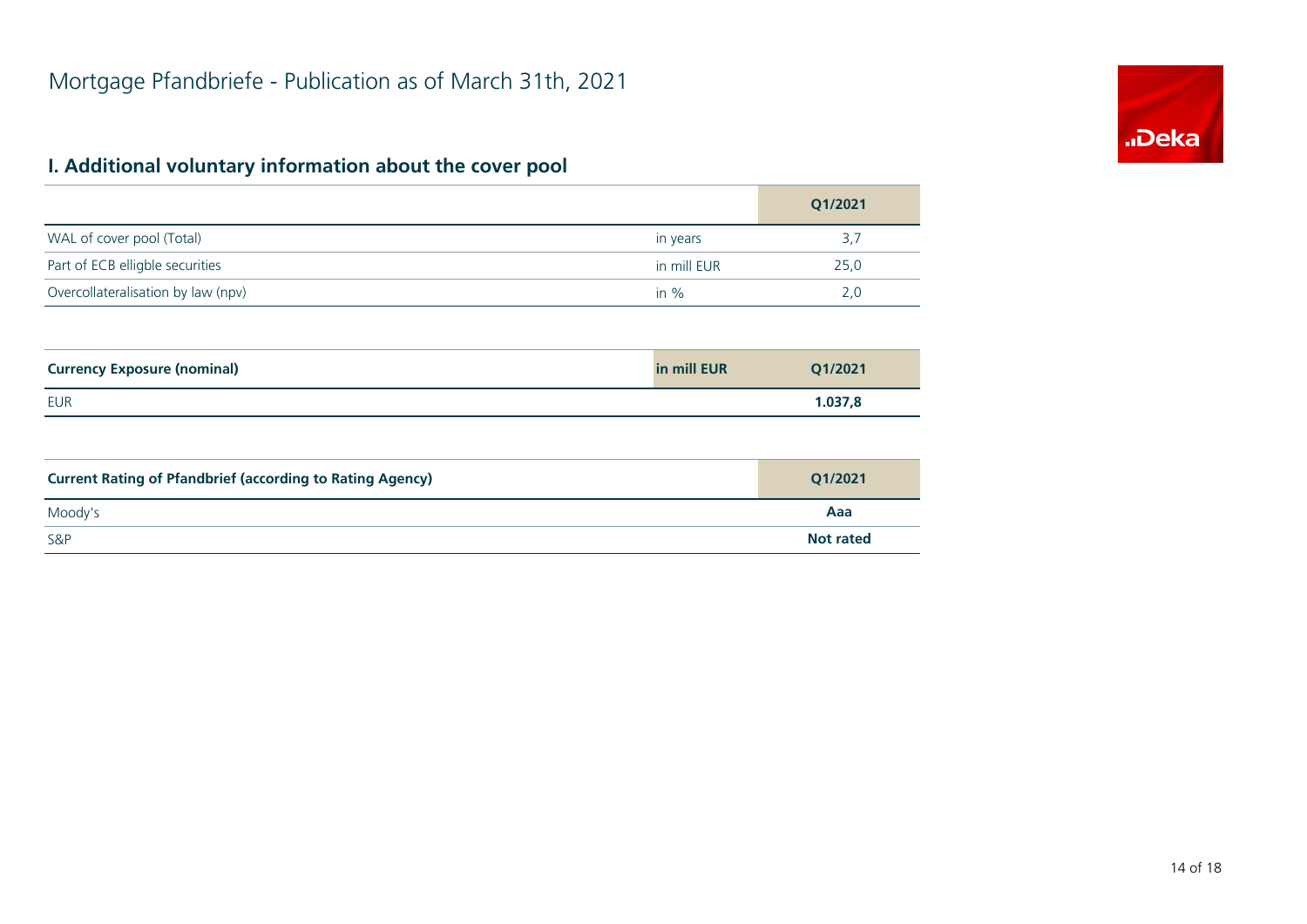## **I. Additional voluntary information about the cover pool**

| Breakdown of claims agianst centralbanks and banks<br>according to section 25 para. 1 no. 5 by Credit Quality Step | in mill EUR | 01/2021 |
|--------------------------------------------------------------------------------------------------------------------|-------------|---------|
| Credit Quality Step 1                                                                                              |             | 0.0     |
| Credit Quality Step 2                                                                                              |             | 0.0     |

| <b>Derivates</b>                                          |              | 01/2021 |
|-----------------------------------------------------------|--------------|---------|
| Are derivatives included in the cover pool?               | Yes / No     | No.     |
| Dervatives in the cover pool (npv)                        | in mill EUR  |         |
| Type of swaps (I=intra-group, E=external, B=both, N=none) | (I, E, B, N) | N       |

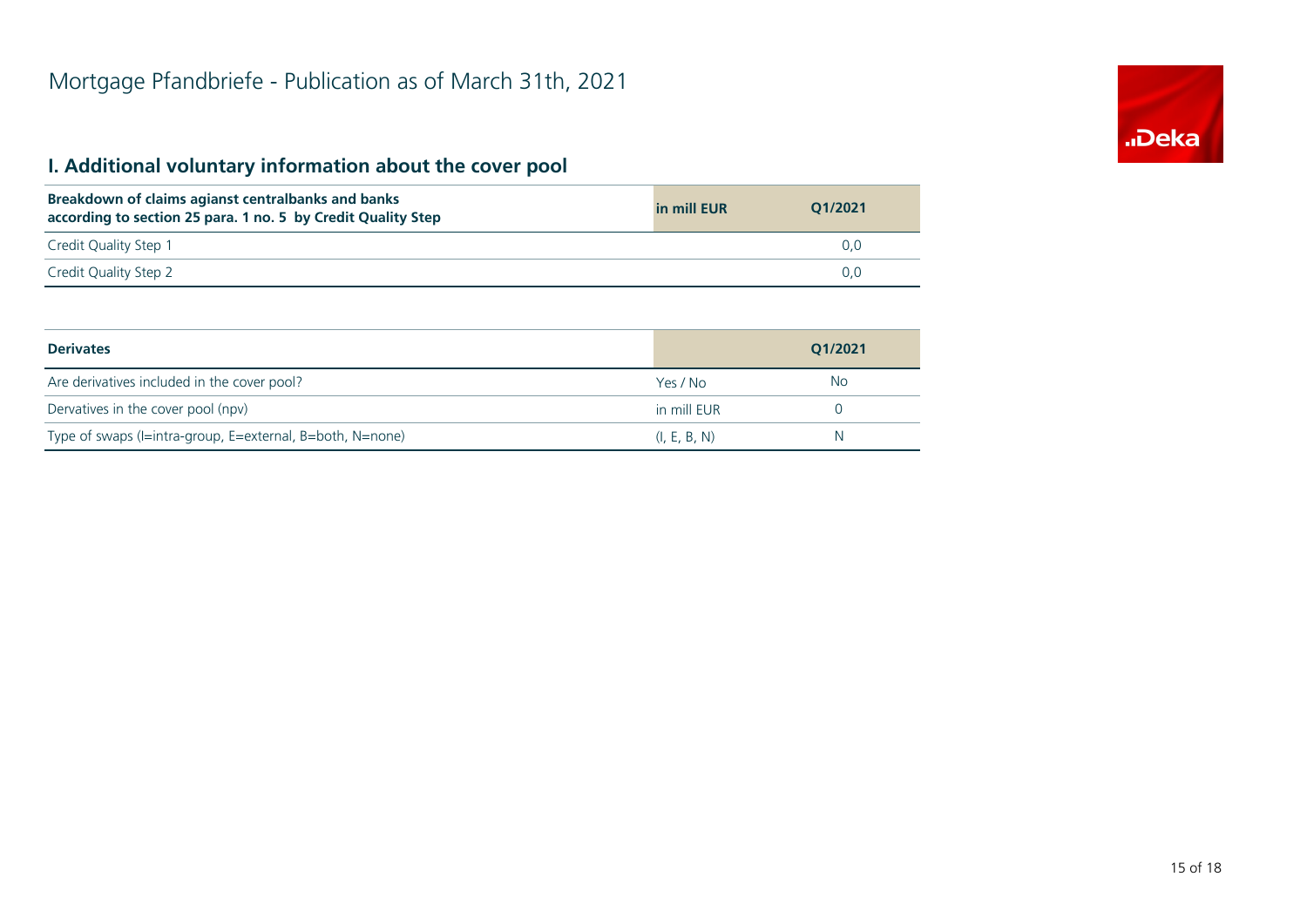# **.Deka**

## **I. Additional voluntary information about the cover pool**

|                                                           |             | <b>Residential</b> | <b>Commercial</b> |
|-----------------------------------------------------------|-------------|--------------------|-------------------|
| Loans $(*)$                                               |             | Q1/2021            | Q1/2021           |
| Number of loans                                           |             | 0                  | 26                |
| Number of borrowers                                       |             | $\bf{0}$           | 29                |
| Total amount of loans granted to the 10 biggest borrowers | in mill EUR | 0,0                | 567,2             |
| Number of properties                                      |             | $\bf{0}$           | 40                |
| Part of owner occupied homes of cover assets              | in mill EUR | 0,0                | 0,0               |
| Part of multi-family homes of cover assets                | in mill EUR | 0,0                | 0,0               |

| Loans $(*)$                                                           |             | O1/2021             |
|-----------------------------------------------------------------------|-------------|---------------------|
| % of insured mortgages in the cover pool of total cover asstes        | in $%$      | 100,0%              |
| Are Insurances part of the cover pool?                                | Yes / No    | <b>Yes</b>          |
| Are guaranteed loans included in the cover pool?                      | Yes / No    | Not applicable (**) |
| % of quaranteed loans of total cover asstes                           | in $%$      | Not applicable (**) |
| Are self certified loans included in the cover pool?                  | Yes / No    | Not applicable (**) |
| Are limited certified loans included in the cover pool?               | Yes / No    | Not applicable (**) |
| % of non first lien mortgages in the cover pool of total cover assets | in $%$      | Not applicable (**) |
| Are ABS included in the cover pool?                                   | Yes / No    | Not applicable (**) |
| Part of interest only loans of total cover assets                     | in mill EUR | 948,2               |

(\*) Remark: Only regular cover pool assets are included.

(\*\*) Remark: Not applicable according to current legal situation.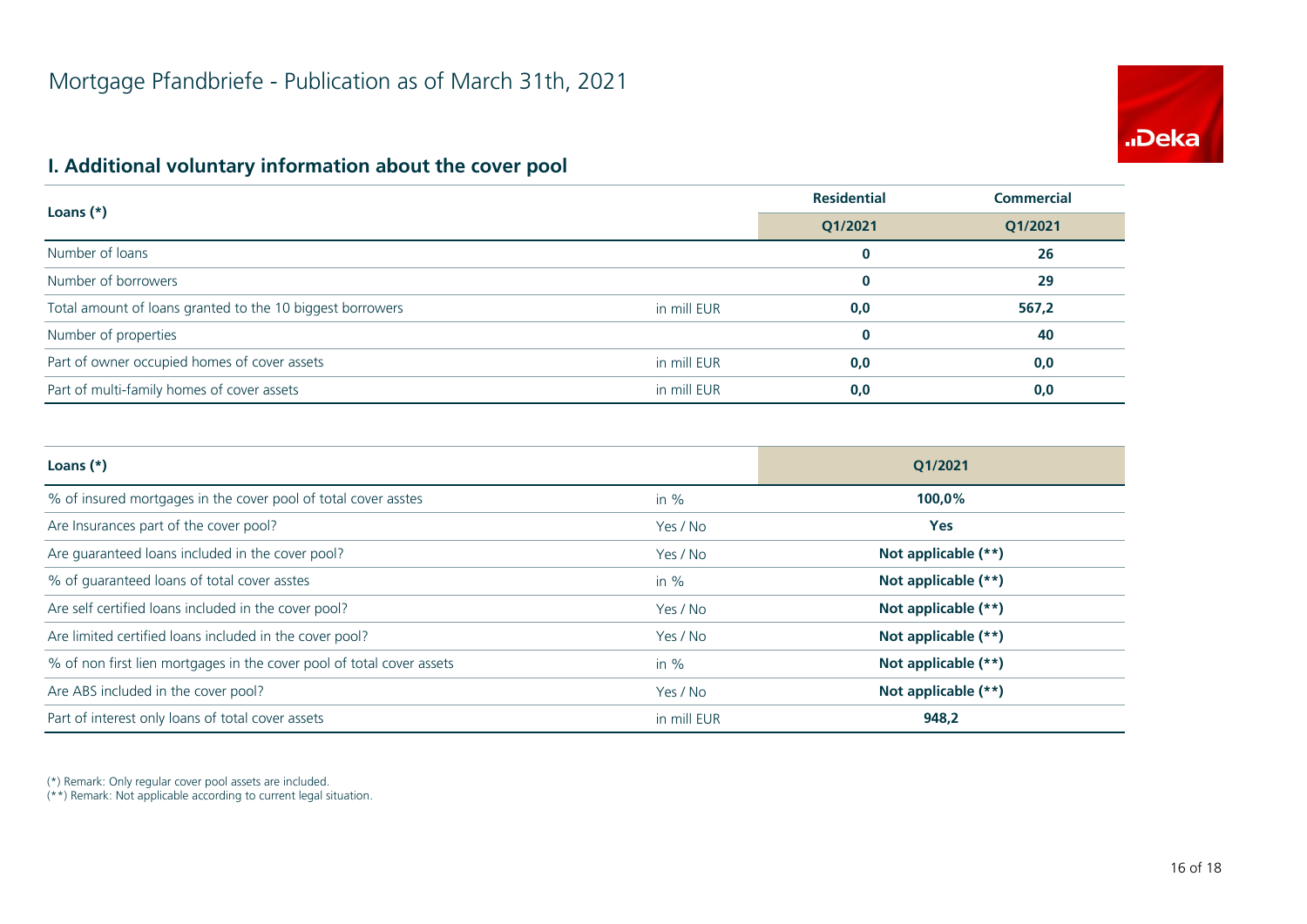

## **I. Additional voluntary information about the cover pool**

| Loan to Value (LTV) in buckets |        |     | in mill EUR | Q1/2021 |
|--------------------------------|--------|-----|-------------|---------|
| $> 0\%$                        | $\leq$ | 20% |             | 0,0     |
| $> 20\%$                       | $\leq$ | 30% |             | 0,0     |
| $> 30\%$                       | $\leq$ | 40% |             | 0,0     |
| $>40\%$                        | $\leq$ | 50% |             | 0,0     |
| $> 50\%$                       | $\leq$ | 60% |             | 1.012,8 |

| Loan seasoning in buckets<br>residential + commercial |        |            | in mill EUR | Q1/2021 |
|-------------------------------------------------------|--------|------------|-------------|---------|
|                                                       | $\leq$ | 12 months  |             | 58,0    |
| 12 months                                             | $\leq$ | 24 months  |             | 319,2   |
| 24 months                                             | $\leq$ | 36 months  |             | 167,6   |
| 36 months                                             | $\leq$ | 60 months  |             | 218,9   |
| 60 months                                             | $\leq$ | 120 months |             | 249,1   |
| 120 months                                            | $\geq$ |            |             | 0,0     |